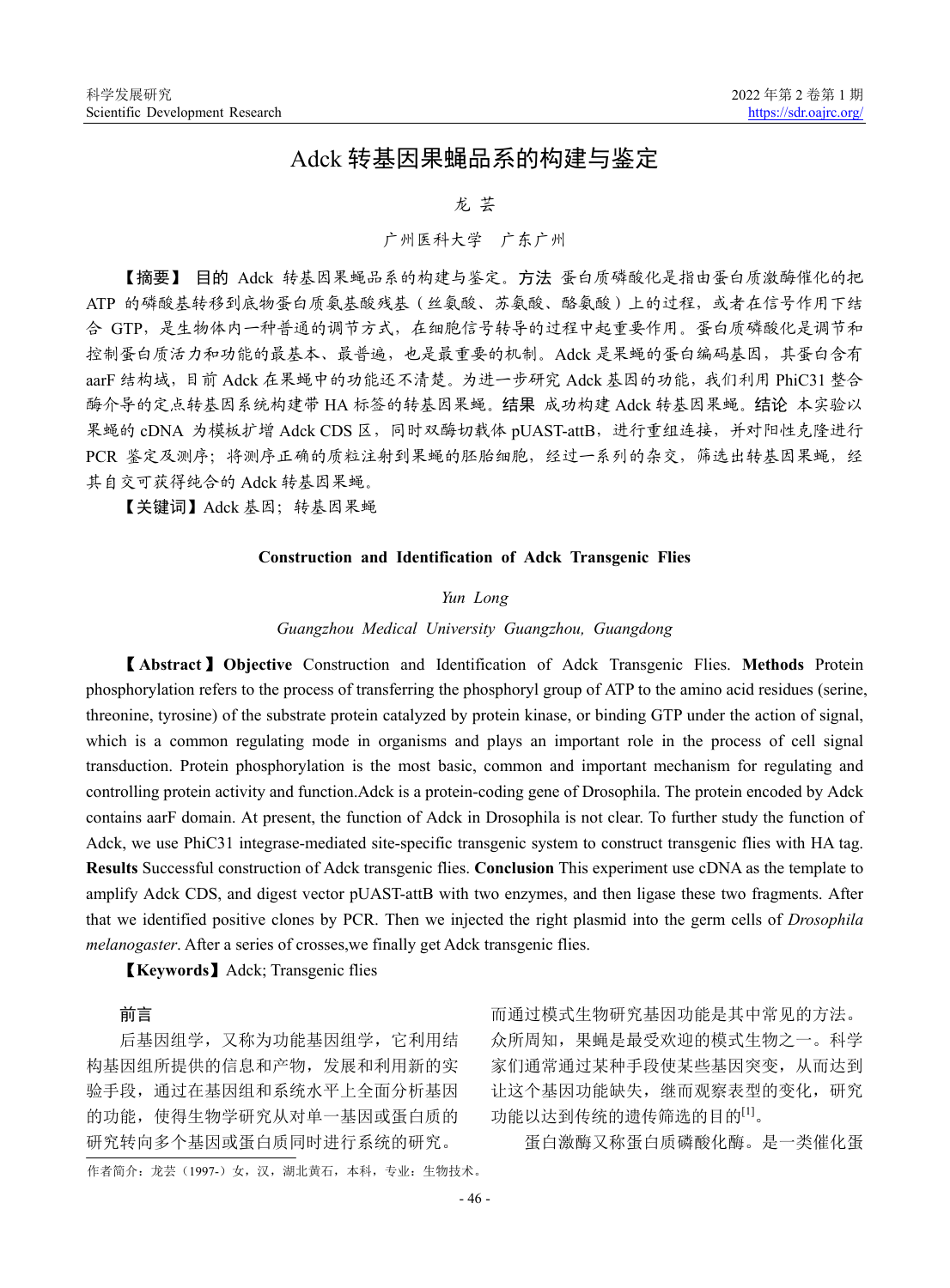白质磷酸化反应的酶。它能把腺苷三磷酸(通常是 A TP)上的γ-磷酸转移到蛋白质分子的氨基酸残基 上,使蛋白质磷酸化,发挥其生理生化功能<sup>[2]</sup>。

有许多的蛋白质的磷酸化和去磷酸化会改变其 活性和性质,这些活性和性质的改变作为一种在我 们体内十分普遍的信息转导和调节的方式,是有着 十分重要的生物学功能的,而且这个调节方式基本 上涉及了我们体内所有的生理和病理的过程,这也 是为什么研究蛋白激酶有十分重要的理论意义和现 实意义的原因。

Adck 是果蝇的蛋白编码基因,其蛋白含有 aar F 结构域, 其功能在果蝇中还不清楚。

本课题研究目标在于构建重组质粒 pUAST-Adc k-HA、鉴定出 UAS-Adck 转基因果蝇品系及探索 A dck 在果蝇天然免疫中的作用。将 Adck 的 CDS 区 编码序列与 pUAST 载体连接构建 pUAST-Adck-HA 重组质粒<sup>[3]</sup>。本实验通过 PhiC31 整合酶介导的定点 转基因系统来制作转基因果蝇。PhiC31 整合酶可以 识别特异序列 attP 和 attB, 使两段序列之间发生高 效且不可逆的整合反应,在 PhiC31 整合酶作用下将 含有attB序列的质粒注射入含attP序列的果蝇品系。 在酶的作用下发生不可逆反应,并在下一代获得 Ad ck 的转基因果蝇品系[4]。

这些年来,随着研究的进展,人们对蛋白激酶 有了越来越多的认识,也有很多问题仍在探索之中, 例如一部分激酶的催化和调控机制的分析等,还需 要进一步的研究。

## 材料与方法

# 1 材料

1.1 主要试剂

无内毒素小提中量试剂盒(TIANGEN);胶回 收试剂盒(北京全式金生物技术有限公司);感受 态细胞 DH5a (北京全式金生物技术有限公司); P CR 试剂盒(TAKARA);普通琼脂糖凝胶电泳 DN A 回收试剂盒 (TIANGEN); ClonExpress® Multi S One Step Cloning Kit(南京诺唯赞生物科技有限 公司)。

# 1.2 主要仪器

移液枪(德国 eppendorf)、琼脂糖水平电泳仪 (北京六一)、离心机(德国 eppendorf)、高压蒸 汽灭菌器(Panasonic 松下)、电子天平(赛多利斯)、

果蝇培养箱(德国 MMM)、梯度 PCR 仪(Bio-Ra d)、生物安全柜(河北慧采科技有限公司)、体视 显微镜(德国蔡司)、高速冷冻离心机(德国 eppe ndorf)、双层可编程恒温摇床(上海智城)、紫外 可见分光光度计(上海元析仪器有限公司)、冷冻 混合球磨仪(莱驰)、CFX96 Real-time PCR Syst em (Bio-Rad)

## 1.3 主要试剂配制

(1)LB 培养基

分别称取 10g 的胰化蛋白胨、5g 酵母提取物和 10gNaCl,置于烧杯中。后溶化,加入 633 毫升的蒸 馏水于烧杯中,用玻棒搅拌,使药品全部溶化后, 调 pH 用 1mol/L NaOH 溶液调 pH 至 7.2 后定容, 将溶液倒入量筒中,加水至 950mL 后, 加琼脂, 加 热融化,补足失水后,分装、加塞、包扎后,高压 蒸汽灭菌 100Pa 灭菌 60min。

2 方法

2.1 载体构建

(1)cDNA 编码区片段的 PCR 扩增

Adck 编码序列以果蝇 cDNA 为模板通过 PCR 扩增得到。

① PCR 反应体系如下

|                                   | 50 µL Reaction |
|-----------------------------------|----------------|
| I-5TM 2X High-Fidelity Master Mix | $25 \mu L$     |
| 10 μM Forward Primer              | $2 \mu L$      |
| 10 μM Reverse Primer              | $2 \mu L$      |
| Templete DNA                      | $3 \mu L$      |
| H <sub>2</sub> O                  | 18 µL          |

| ② PCR 反应程序        |        |
|-------------------|--------|
| 98℃ 预变性 3 min     |        |
| 98℃ 变性 10 s       |        |
| 65℃ 退火 10 s       | 15 个循环 |
| 每个循环-1℃           |        |
| 72℃ 延伸 1 min      |        |
| 98℃ 变性 10 s       |        |
| 60℃ 退火 10 s       |        |
| 72℃ 延伸 1 min      | 20个循环  |
| 72℃ 延伸 5 min      |        |
| 12 °C<br>$\infty$ |        |

③结果检测:反应结束后取 5μL 反应产物,1.0% 琼脂糖凝胶电泳分析。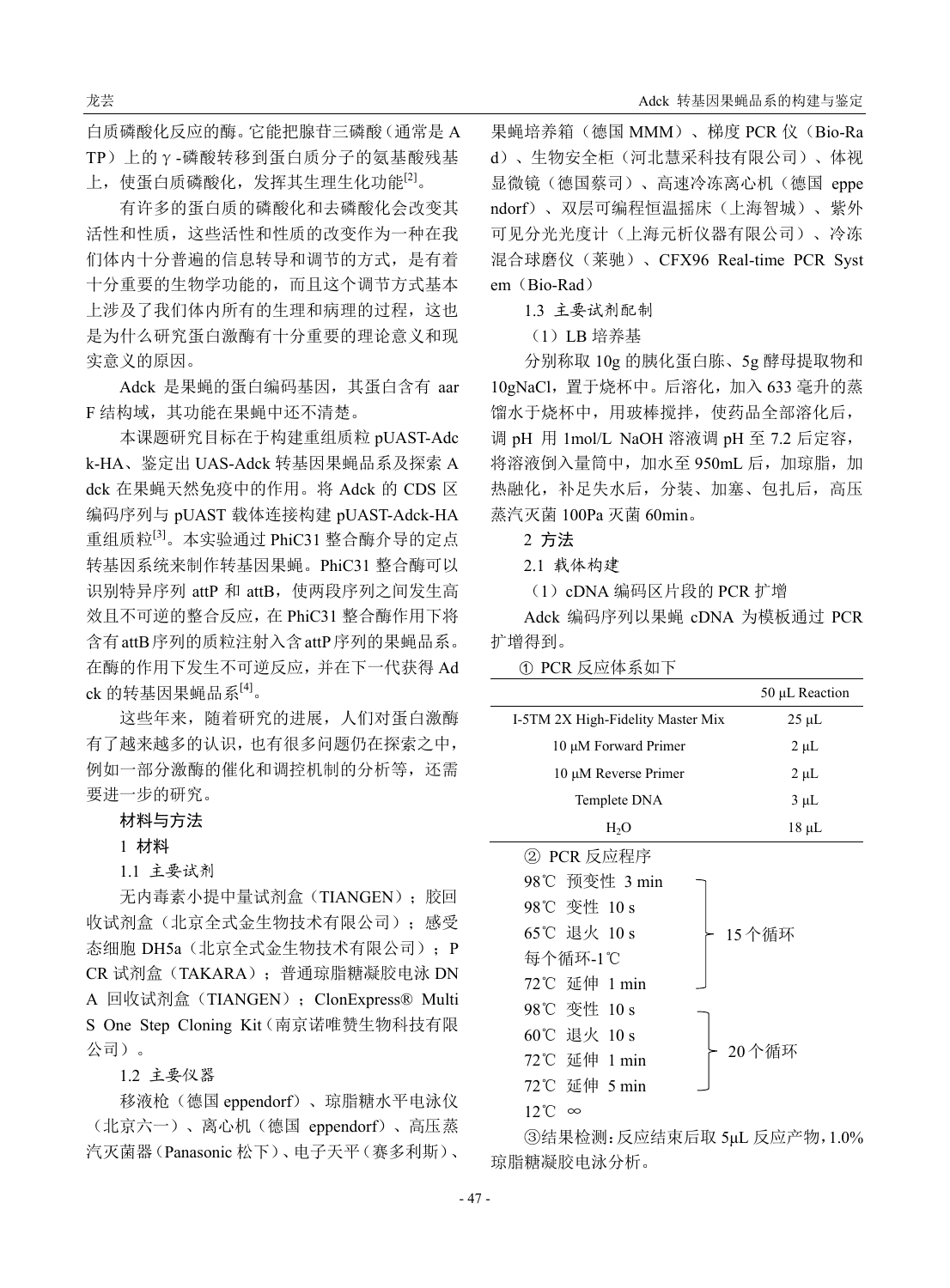龙芸 Adck 转基因果蝇品系的构建与鉴定

(2)载体质粒提取

①柱平衡步骤:向吸附柱 CP 中加入 500 μL 的 平衡液 BL, 12000 rpm (~13400×g) 离心 1 min, 倒掉收集管中的废液,将吸附柱重新放回收集管中。

②取5-15 mL过夜培养的细菌液加入离心管中, 12000 rpm(~13400×g)离心 1 min,尽量吸取上清。

③向留有菌体沉淀的离心管中加入 500 μL 溶液 P1,使用移液器或涡旋振荡器彻底悬浮细菌细胞沉 淀。

④向离心管中加入 500 μL 溶液 P2,温和的上下 翻转 6-8 次使菌体充分裂解。

⑤向离心管中加入 500 μL 溶液 P4,立即温和的 上下翻转 6-8 次,充分混匀,此时会出现白色絮状 沉淀,然后室温放置 10 min 左右,12000 rpm(~13400  $\times$ g)离心 10 min, 此时在离心管底部形成沉淀。

⑥将上一步收集的上清液分次加入过滤柱 CS, 12000 rpm(~13400×g)离心 2 min,滤液收集在干 净的 2 离心管中。

⑦向滤液中加入 0.3 倍滤液体积的异丙醇,上下 颠倒混匀后转移到吸附柱 CP 中。

⑧室温 12000 rpm(~13400×g)离心 1 min,倒 掉收集管中的废液,将吸附柱重新放回收集管中。

⑨向吸附柱 CP4 中加入 500 μL 去蛋白液 PD, 12000 rpm (~13400×g) 离心 1 min, 倒掉收集管中 的废液,将吸附柱 CP4 放入收集管中。

⑩向吸附柱 CP4 中加入 600 μL 漂洗液 PW, 12000 rpm (~13400×g) 离心 1 min, 倒掉收集管中 的废液,将吸附柱 CP4 放入收集管中。

⑪向吸附柱 CP4 中加入 600 μL 漂洗液 PW, 12000 rpm (~13400×g) 离心 1 min, 倒掉收集管中 的废液。

⑫将吸附柱 CP4 重新放回收集管中,12000 rpm  $(-13400 \times g)$  离心 2 min, 目的是将吸附柱中残余 的漂洗液去除。

⑬将吸附柱 CP4 置于一个干净的离心管中,向 吸附膜的中间部位悬空滴加 100-300 μL 洗脱缓冲液 TB,室温放置 2 min,12000 rpm(~13400×g)离心 1 min 将质粒溶液收集到离心管中。

(3)PCR 产物纯化

①柱平衡步骤:向吸附柱 CA2 中加入 500 μL 平衡液 BL, 12000 rpm (~13400×g) 离心 1 min,

倒掉收集管中的废液,将吸附柱重新放回收集管中。 ②将单一的目的 DNA 条带从琼脂糖凝胶电泳

中切下放入干净的离心管中,称取重量。

③向胶块中加入等倍体积溶液 PN,50℃水浴放 置,其间不断温和地上下翻转离心管,以确保胶块 充分溶解。如果还有未溶的胶块,可继续放置几分 钟或再补加一些溶胶液,直至胶块完全溶解。

④将上一步所得溶液加入到一个吸附柱 CA2 中,室温放置 2 min, 12000 rpm (~13400×g)离心 30-60 sec, 倒掉收集管中的废液, 将吸附柱 CA2 放 入收集管中。

⑤向吸附柱 CA2 中加入 600 μL 漂洗液 PW, 12000 rpm(~13400×g)离心 30-60 sec,倒掉收集 管中的废液,将吸附柱 CA2 放入收集管中。

⑥重复操作步骤 5。

⑦将吸附柱 CA2 放回收集管中,12000 rpm  $(-13400\times g)$  离心 2 min, 尽量除尽漂洗液。将吸 附柱 CA2 置于室温放置数分钟, 彻底地晾干, 以防 止残留的漂洗液影响下一步的实验。

⑧将吸附柱 CA2 放到一个干净离心管中,向吸 附膜中间位置悬空滴加适量洗脱缓冲液 EB,室温放 置 2 min。12000 rpm(~13400×g)离心 2 min 收集 DNA 溶液。

(4)载体质粒双酶切

①载体用以下条件进行双酶切

| 试剂             |  | Vector $EcoR$   Xba   $10 \times$ Buffer H <sub>2</sub> O |    |
|----------------|--|-----------------------------------------------------------|----|
| 用量(µL) 3(2 µg) |  |                                                           | 38 |

②37℃,酶切 1h

③酶切后取 2μL 的样品,电泳检测酶切是否成 功。

(5)双酶切后的载体片段用试剂盒割胶回收

①柱平衡步骤:向吸附柱 CA2 中加入 500 μL 平衡液 BL, 12000 rpm (~13400×g) 离心 1 min, 倒掉收集管中的废液,将吸附柱重新放回收集管中。

②将单一的目的 DNA 条带从琼脂糖凝胶电泳 中切下放入干净的离心管中,称取重量。

③向胶块中加入等倍体积溶液 PN,50℃水浴放 置,其间不断温和地上下翻转离心管,以确保胶块 充分溶解。如果还有未溶的胶块,可继续放置几分 钟或再补加一些溶胶液,直至胶块完全溶解。

④将上一步所得溶液加入到一个吸附柱 CA2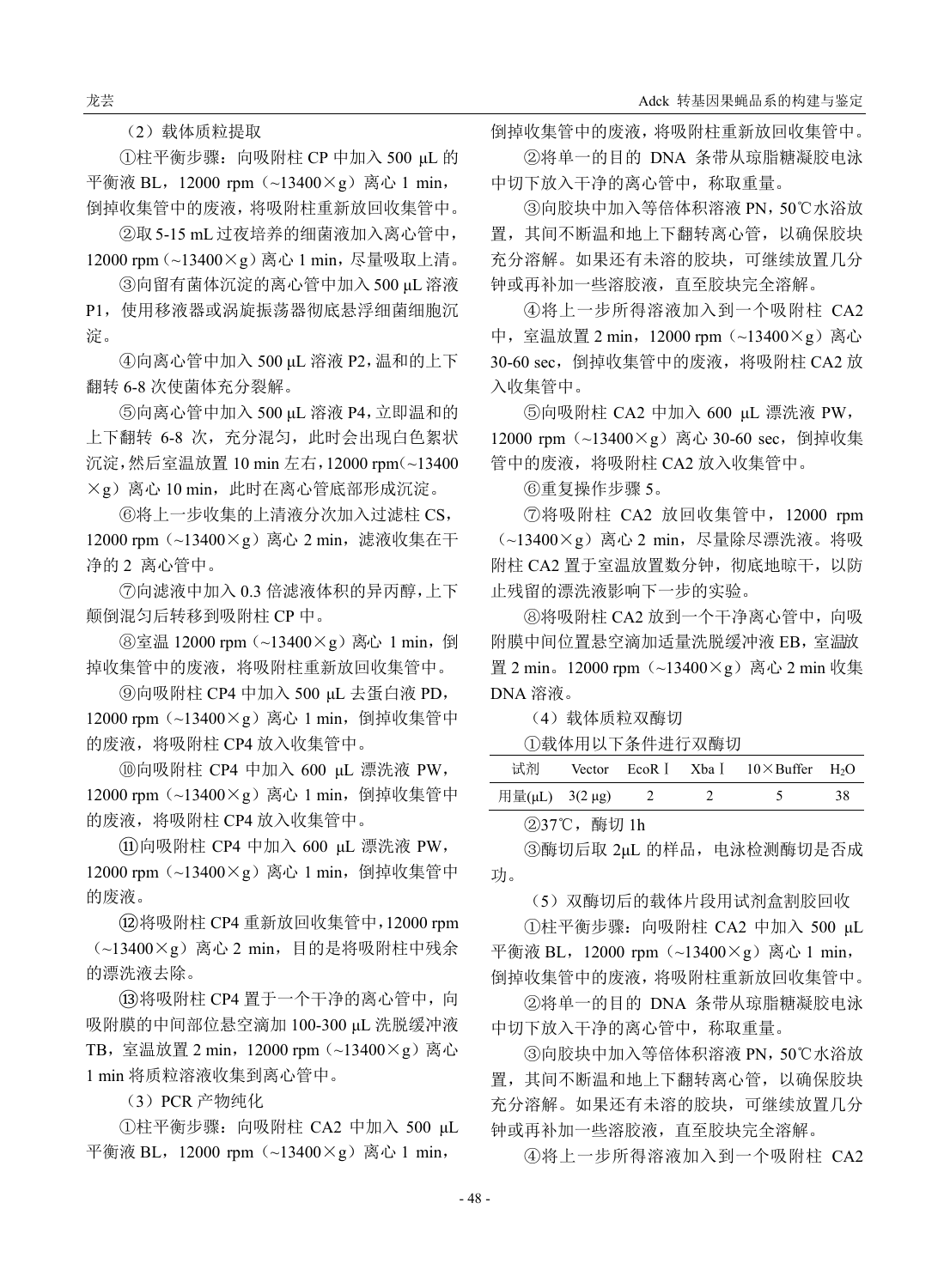中, 室温放置 2 min, 12000 rpm (~13400×g) 离心 30-60 sec, 倒掉收集管中的废液, 将吸附柱 CA2 放 入收集管中。

⑤向吸附柱 CA2 中加入 600 μL 漂洗液 PW, 12000 rpm (~13400×g) 离心 30-60 sec, 倒掉收集 管中的废液,将吸附柱 CA2 放入收集管中。

⑥重复操作步骤 5。

⑦将吸附柱 CA2 放回收集管中,12000 rpm  $(-13400\times g)$  离心 2 min, 尽量除尽漂洗液。将吸 附柱 CA2 置于室温放置数分钟, 彻底地晾干, 以防 止残留的漂洗液影响下一步的实验。

⑧将吸附柱 CA2 放到一个干净离心管中,向吸 附膜中间位置悬空滴加适量洗脱缓冲液 EB,室温放 置 2 min。12000 rpm(~13400×g)离心 2 min 收集 DNA 溶液。

(6)连接

①根据公式计算重组反应所需 DNA 量。

②于冰上配制以下反应体系:

| 组分                 | 重组反应      |
|--------------------|-----------|
| 线性化载体              | $6 \mu L$ |
| 插入片段               | $6 \mu L$ |
| 5×CE MuLtiS Buffer | $4 \mu L$ |
| Exnase MuLtiS      | $2 \mu L$ |
| ddH <sub>2</sub> O | $2 \mu L$ |

(7)转化

①在冰上解冻克隆用的感受态细胞。

②取 10 μL 重组产物加入到 50 μL 感受态细胞 中,轻弹管壁混匀,冰上静置 30 min。

③42℃水浴热激 45 sec 后,立即置于冰上冷却 2-3 min。

④加入 900 μL LB 培养基(不加抗生素),37℃ 摇菌 1 h (转速 200 - 250 rpm)。

⑤将氨苄抗性的 LB 平板固体培养基在 37℃培 养箱中预热。

⑥3500 rpm 离心 5 min,弃掉 800 μL 上清。用 剩余培养基将菌体重悬,用无菌涂布棒在含有氨苄 抗性的平板上轻轻涂匀。

⑦37℃培养箱中倒置培养 12–16 h。

(8)重组子鉴定

挑 5 个单克隆送擎科公司测序。

2.2 果蝇显微注射

注射地点:珠海联合华益科技有限公司

果蝇品系: dPhiC31; y<sup>1</sup>M{3xP3-RFP-3xP3-GFP -vas-int.Dm}ZH-2Aw\*

注射方法:向果蝇胚胎的生殖腺细胞注射质粒

2.3 鉴定工作

(1)杂交图谱

此杂交目的是为了筛选出 Adck 转基因果蝇。首 先将注射回来的雄果蝇与野生型处女蝇进行杂交, 在后代中挑取红眼雄果蝇与平衡子果蝇进行杂交, 得到带平衡子的转基因果蝇。经带平衡子的转基因 果蝇自交后,得到 Adck 纯合转基因果蝇。

F0 
$$
\xi \xi
$$
  $\frac{+}{+} \frac{+}{+} \frac{+}{+}$   $\times$   $\delta$   $\delta$   $\frac{dPhiC31}{Y} \div \frac{+}{+} \frac{atP}{+}$   
\nF1  $\delta$   $\frac{+}{Y} \div \frac{+}{+} \frac{UAS - Adck}{+}$   $\times$   $\xi \xi$   $\frac{+}{+} \div \frac{+}{+} \frac{TM3, Sb}{TM6B, Tb}$   
\nF2  $\delta$   $\frac{+}{Y} \div \frac{+}{+} \frac{UAS - Adck}{TM3, Sb} \times \xi \xi$   $\frac{+}{+} \div \frac{+}{+} \frac{UAS - Adck}{TM3, Sb}$ 

F3 
$$
\frac{+}{+} \div \frac{y}{y} = \frac{y}{x} + \frac{y}{y} = \frac{y}{x} + \frac{z}{y} = \frac{y}{x}
$$

(2)鉴定步骤

①单果蝇基因组提取:先要提取的一只果蝇放

到 40μL SB buffer 与 0.4μL 蛋白酶 K 的混合液中, 后拿到粉碎机把果蝇粉碎掉,然后把粉碎混合物放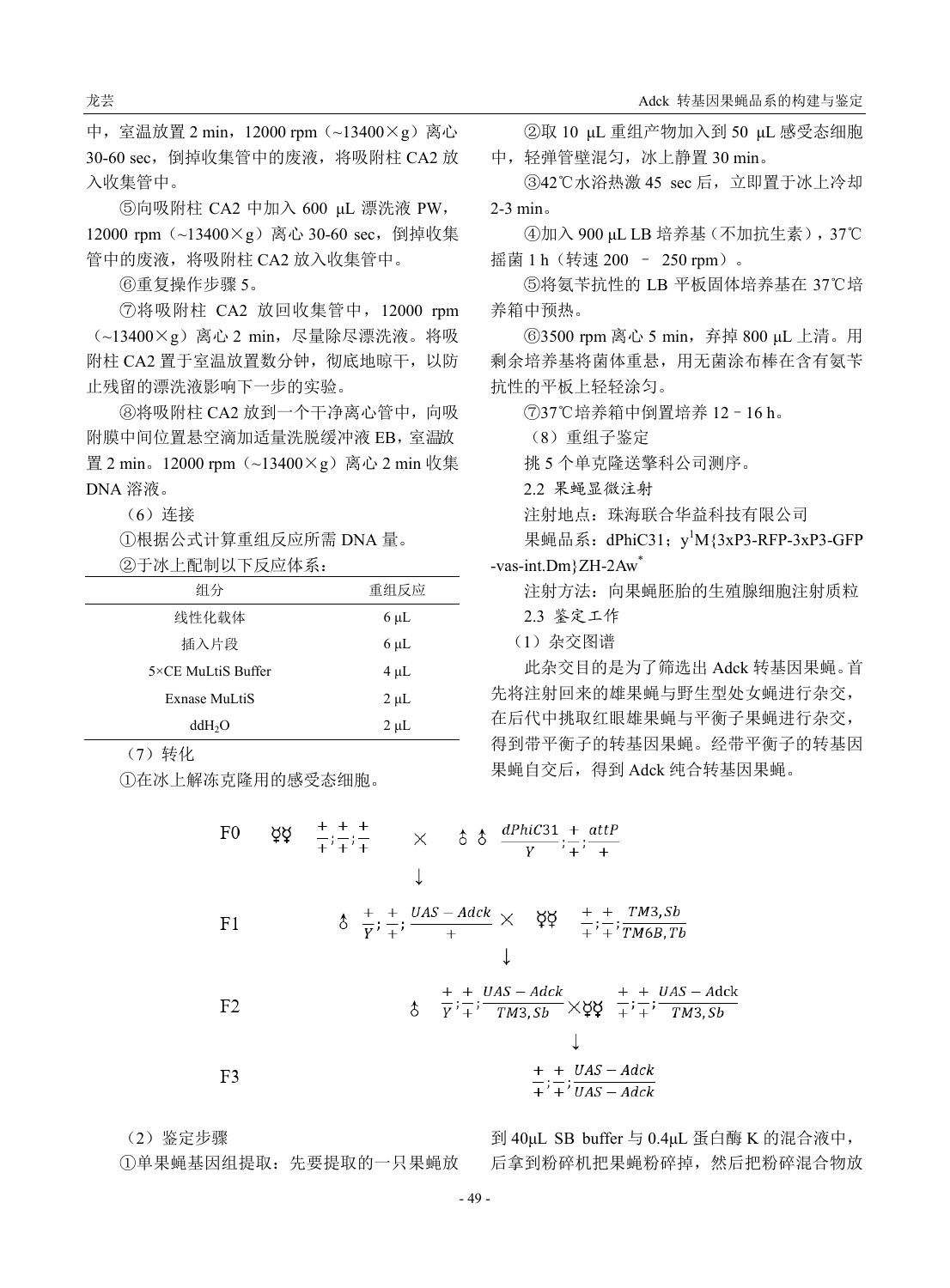在 37℃下 30min,最后将粉碎混合物放至电磁炉用 95℃煮沸 5min。

| ②果蝇基因组 PCR,反应体系如下                   |                |
|-------------------------------------|----------------|
|                                     | 50 µL Reaction |
| $I-5TM 2X$ High-Fidelity Master Mix | $25 \mu L$     |
| 10 μM Forward Primer                | $2 \mu L$      |
| 10 μM Reserve Primer                | $2 \mu L$      |
| Templete DNA                        | $3 \mu L$      |
| H <sub>2</sub> O                    | $18 \mu L$     |
| PCR 反应程序:                           |                |
| 95℃ 预变性 5 min                       |                |
| 95℃ 变性 30 s                         |                |
| 35 个循环<br>58℃ 退火 30 s               |                |
| 72℃ 延伸 1 min                        |                |
| 72℃ 延伸 5 min                        |                |

4℃ ∞

Forward primer: 5'-GATCCGCGGAATTGAGT **CCA** 

Reverse primer: 5'-CCACCACTGCTCCCATTC

③挑单克隆测序

测序引物: Forward primer: 5'-GATCCGCGGA

## **ATTGAGTCCA**

AT

Reverse primer: 5'-CCACCACTGCTCCCATTC AT

## 3 结果

3.1 酶切载体

构建质粒的时候选用的载体为 pUAST-attB, 酶 切的时候选用的位点是 EcoRⅠ和 XbaⅠ。pUAST-attB 的理论大小为 8489bp。酶切载体的琼脂糖凝胶电泳 分析图如下。从左到右第一条泳道为 Marker。第二 条泳道为阴性对照组,是未经处理的载体。第三条 泳道为实验组,实验组是酶切后的载体。其中第三 条带位置大约在 8000bp 左右,与理论值相符,提示 双酶切载体成功。酶切载体电泳的时候,因为超螺 旋带是完整的,且结构紧密,所以它的位置位于最 前。而第二条泳道是线性条带,即为环状双链 DNA 的两条链全都断开了,所以导致其分子构象发生了 变化,因此不如超螺旋紧密,所以位置的就比超螺 旋带靠后一些。第三条泳道是开环带,开环带即环 状双链 DNA 其中的一条链断开,所以位置是最靠后



的。

图 1 酶切载体琼脂糖凝胶电泳分析图

注: 从左到右第一条泳道为 Marker; 第二条泳道为未被酶切的载体 作阴性对照组;第三条泳道为实验组

3.2 Adck 的 CDS 区 PCR 后琼脂糖凝胶电泳回收 通过以 cDNA 为模版,PCR 扩增出 *Adck* 编码序 列。Adck 的理论值大小为 1557bp, 琼脂糖凝胶电泳 电泳显示,特异性扩增的 PCR 产物位置在 1500bp 左右,与理论值相符,提示 Adck 的 CDS 区扩增成 功。



图 2 Adck 的 CDS 区 PCR 后琼脂糖凝胶电泳分析图

注: 从左到右第一条泳道为 Marker; 第四条泳道为特意扩增出的 Adck 的 CDS 区

3.3 重组质粒的测序结果图

我们选择与 EcoRI 与 XbaI 之间插入带 HA 标签 蛋白的 Adck 序列,送于广州擎科生物科技有限公司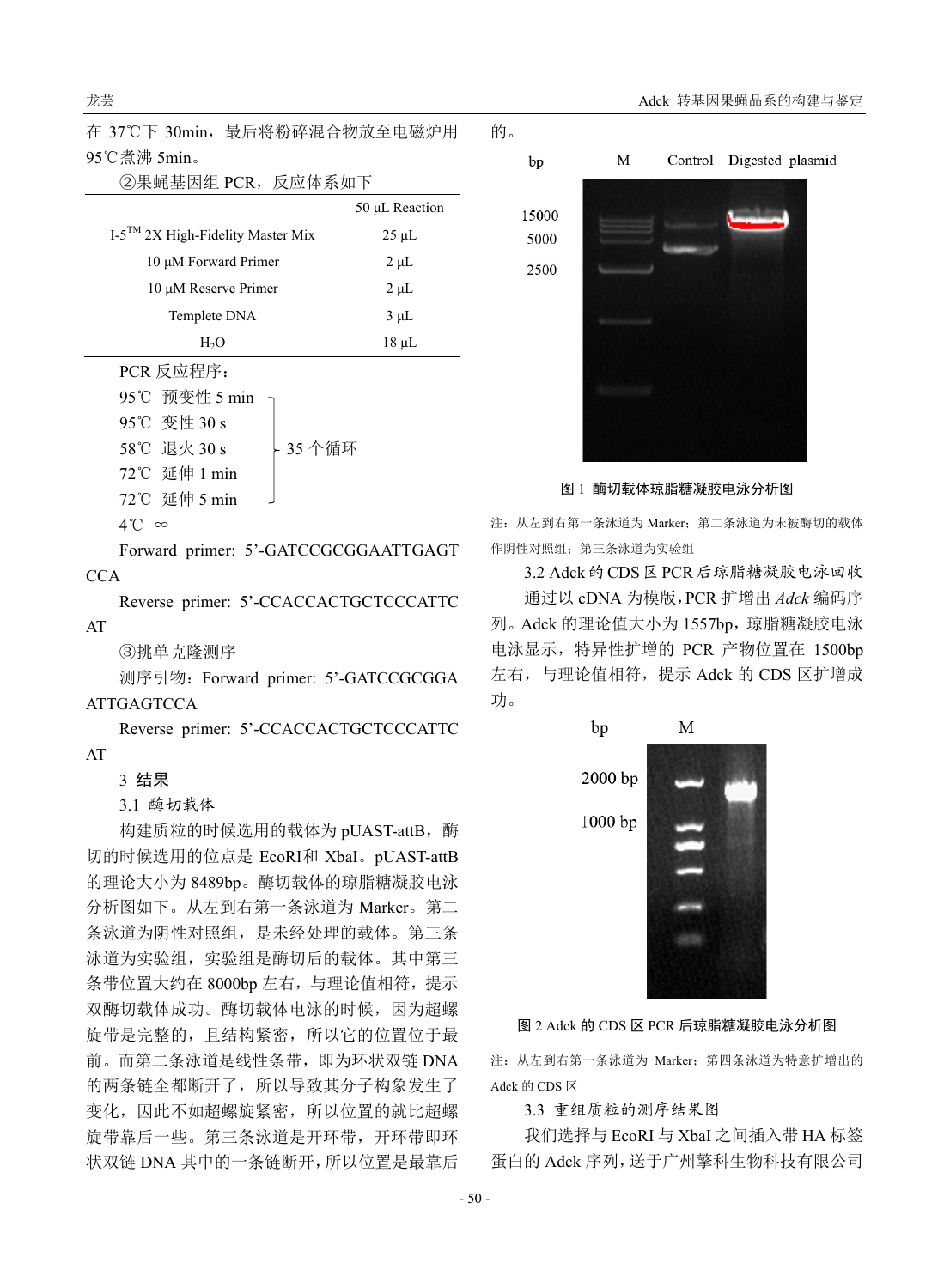测序,测序结果与数据库对比未发现点突变和移码 突变。所构建的 pUAST-Adck-HA 重组质粒与理论 相符,提示重组质粒构建成功见图 3。

# 3.4 重组质粒的检测结果图

重组质粒构建完成后送珠海联合华益科技有限 公司进行注射,将注射回来的果蝇进行杂交筛选出 Adck 转基因果蝇,将得到的转基因果蝇取单果蝇破 碎,并取其基因组做 PCR,该图为 PCR 后的琼脂糖 凝胶电泳结果图,图中可以看到从左到右第二条泳 道特意扩增出的单一条带,提示重组质粒成功被整 合到果蝇中。



图 4 重组质粒的琼脂糖凝胶电泳检测分析图

注: 从左到右第一条泳道为 Marker; 第二条泳道为重组质粒

## 4 讨论

实验主要分为三部分,即载体构建,显微注射 和鉴定工作。

实验中使用的 mini-white 标记基因来自于野生 型红眼果蝇,带有自身的启动子。一旦整合入果蝇 基因组, mini-white 的表达可以使 W1118 果蝇眼色从 白变红,因此可以通过观察子代的眼色有没有变红, 即可得知目的基因是否已整合入果蝇基因组且处于

可表达的区域。由于位置效应对 mini-white 表达的 影响,转基因果蝇的眼色从淡红到桔红到深红不等, 但通常不会出现野生型果蝇的鲜红眼色。此外,如 果 P[w+, pUAST-Adck-HA]整合入果蝇基因组, 但 所处的区域 mini-white 无法表达或表达量很低, 这 部分转基因品系则无法通过观察眼色筛选出来。

#### 5 结论

将 Adck 编码序列克隆至 pUAST 载体中, 构建